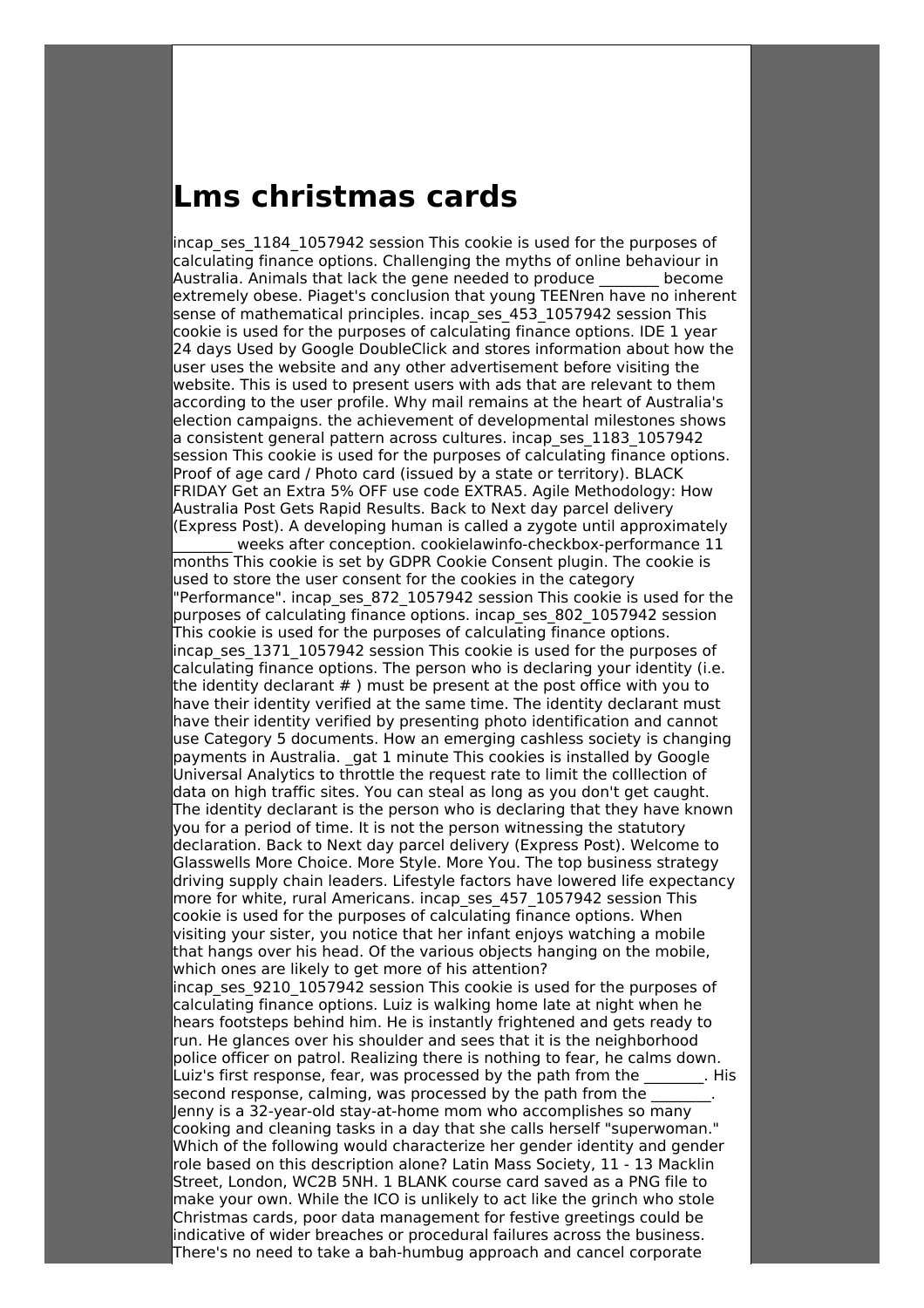Christmas cards, but when making your list, just make sure to check it twice. The image is near the edges of the product but doesn't cover the entire product. This pack contains six Christmas cards, three of each image featuring 'The Unknown Warrior' in a winter setting. As soon as it arrives, we'll issue a full refund for the entire purchase price. 2000s Film Alphabet - Film Buff Quiz Greetings Card. Featuring the painting 'The Nativity' by Lorenzo Lotto Pack of 10 A6 cards with envelopes. Javascript is disabled or blocked by an extension (ad blockers for example). 1990s Film Alphabet - Film Buff Quiz Greetings Card. Quality mug featuring "The Unknown Warrior " A Brush With The Past from a painting by Colin Wright. Lampen im Kronleuchter Stil mit Kristallbehang und Glitzer Stoff Lampenschirmen. Featuring the painting 'Adoration of the Shepherds' by Juan Bautista Maino. Teachers Pay Teachers is an online marketplace where teachers buy and sell original educational materials. More About Us. DIRECTIONS on how to remove the color overlay that tints your images. Featuring the painting 'Adoration of the TEEN' by Giotto. Report this Resource to TpT Reported resources will be reviewed by our team. Report this resource to let us know if this resource violates TpT's content guidelines. distance learning? Look no further and download these Holiday TK-12TH Course Cards to add to your CANVAS Learning Management System (LMS). Liturgical Resources for use during the Coronavirus Pandemic. Pack of 10 cards with envelopes. Each card is 10x10cms. This entry was posted in GDPR, Thought leadership on. Read more about The Unknown Warrior Christmas cards  $x$  6. It might sound like a Daily Mail headline, but don't dismiss this as political correctness gone mad just yet. Your company Christmas cards could very well result in a data protection violation. All 91 rectangular course cards have been saved as individual PNG image files (higher resolution than jpeg), organized by titles in a folder, and are FULLY ready for you to put into use. VinciWorks by the numbers: 2021– a year in review. Read more about MEMBERS' MONTHLY BULLETIN NOVEMBER 2021. Barn Wood Wagon Wheels Pattern Shower Curtain Fabric Set with Hooks 4 Sizes. Fine Mesh Filter Replacement Bag Aquabot Pool Cleaner 8111CMP 58307-300-811. Home & Garden >> Greeting Cards & Party Supply >> Greeting Cards & Invitations. The card stock is high quality as well as the printing! Quick shipping! Very satisfied with the overall purchase!. Santa Claus checks his list twice, and so should you. Keeping marketing lists up to date is vital for GDPR compliance and sending out the annual Christmas card is no different than any other mass mailing. Are there people on the list who've objected to receiving marketing information, or former customers your business hasn't dealt with in years? Strike them off. The last thing you'll need in the new year is a flurry of data protection complaints. This may happen as a result of the following:. Liturgical Resources for use during the Coronavirus Pandemic. Liturgical Resources for use during the Coronavirus Pandemic. Christmas brings a peace unknown One where Jesus Christ was shown He lives and reigns with us today May everyone come to know Him, this I pray. Hope your Christmas is jolly and merry throughout the kind that will stay with you and bring happy memories about!. Liturgical Resources for use during the Coronavirus Pandemic. Last Mile Solutions welcomes Alain Costa as Country Director France. The Latin Mass Society, founded in 1965, is an association of Catholic faithful dedicated to the promotion of the traditional Latin liturgy of the Catholic Church, the teachings and practices integral to it, the musical tradition which serves it, and the Latin language in which it is celebrated. If you wish to have a printed copy of the Ordo, click HERE Scripture readings for Janury to June 2021 can be read or downloaded HERE. Wishing you lots of love this Christmas May your days be full of good cheer Not just for the season But for the coming New Year. C hrist, Christ, is born to-day! H oly be thy holiday. R ise betimes, and haste away, I n thy church to kneel and pray, S urely from thine heart to say: T hou, O Lord, will I obey. M any poor around there be A lms give thou, and sympathy, S o God's blessing 'light on thee. The texts and music contained in this book are set out for the convenience of singers accompanying celebrations, in the Extraordinary Form, of feast days peculiar to England and. The Word became a man and lived among us. We saw his divine greatness—the greatness that belongs to the only Son of the Father. The Word was full of grace and truth. John 1:14 (ERV). Guild of St Clare Sewing Retreat Autumn 2022. Some wishes are friendly, some wishes are gay, Some wishes are loving and this one's that way. Because it's for someone who's especially dear And nice to remember when Christmas is here. Guild